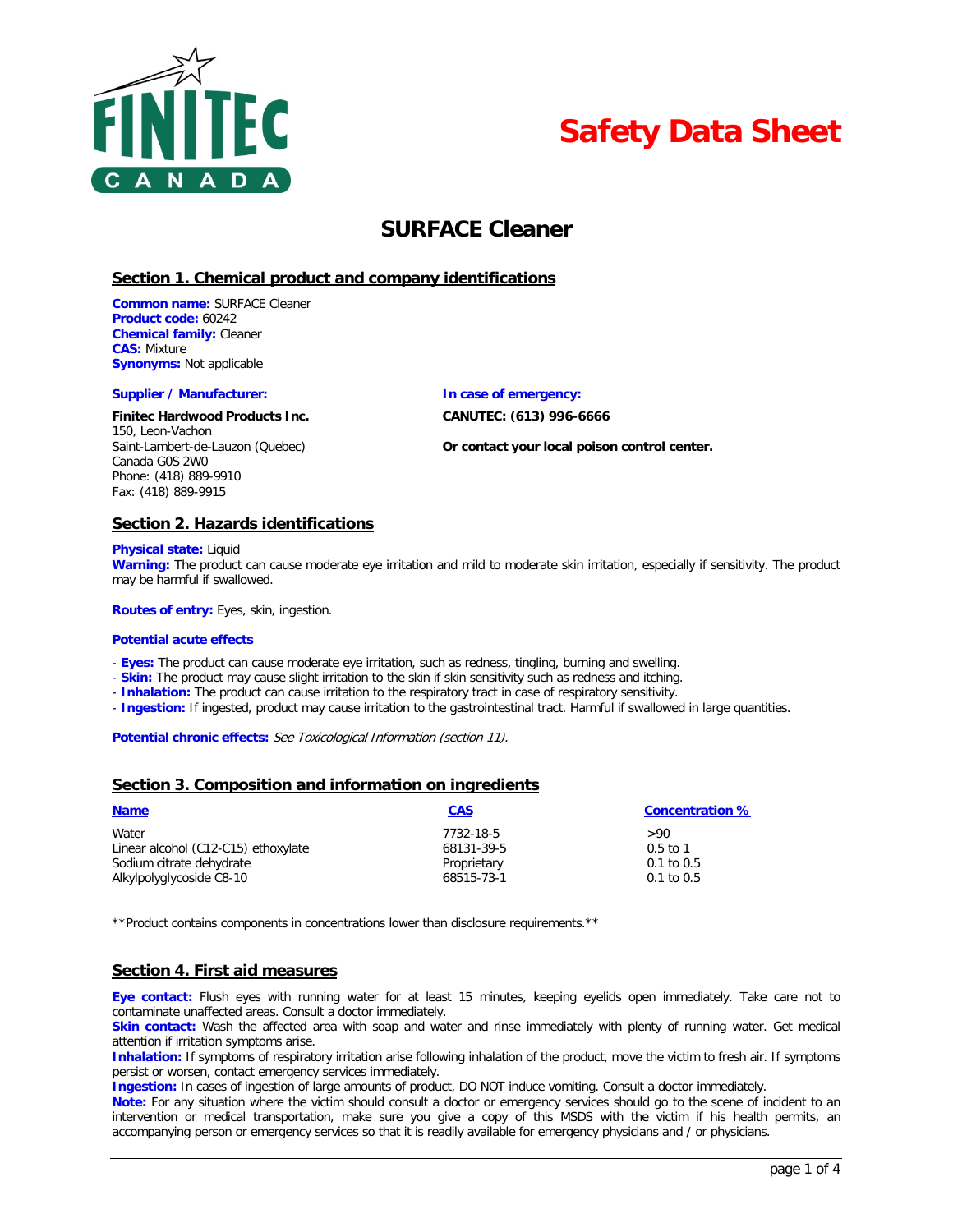# **Section 5. Fire fighting measures**

**Flammability of the product:** Not flammable **Lower limit of flammability:** Not available **Upper limit of flammability:** Not available **Flammability temperature** Not available **Flash point:** Not available **Products of combustion:** Carbon dioxide (CO<sub>2</sub>), Carbon monoxide (CO), Nitrogen oxide, Halogenated compounds. **Fire hazards in presence of various substances:** Data not available **Fire fighting media and instructions:** Extinguishing media such as water fog, carbon dioxide or alcohol resistant foam. Do not use water spray as it will spread fire.

## **Section 6. Accidental release measures**

**Personal precautions:** Wear appropriate clothing and protective equipment when cleaning liquid chemicals.

**Environmental precautions:** Prevent infiltration into drains, sewers and water courses.

**Methods for cleaning up:** Absorb spill with inert absorbent and non-combustible materials, such as universal absorbents or vermiculite. Transfer absorbed substance in a suitable container for disposal in accordance with federal, provincial and local laws.

### **Section 7. Handling and storage**

**Handling:** Wear all personal protective equipment according to the task. Properly apply the professional and personal hygiene procedures such as washing hands before eating. Prohibit eating, drinking and smoking in contaminated areas. Use safety procedures to avoid accidents.

**Storage:** It is recommended to store the product at room temperature. Keep out of reach of children.

# **Section 8. Exposure Controls, Personal Protections**

**Engineering controls:** Ensure adequate ventilation and good air output to keep contaminant concentrations below the permissible exposure limits.

**Eyes:** Wear safety glasses with side shields.

**Respiratory:** During routine operations, respiratory protection is not required. If exposure limits are exceeded, wear appropriate respiratory protection.

**Hands:** Wear chemical resistant gloves.

**Skin/body:** Standard work clothing.

**Other:** Eyewash and emergency shower must be available on site.

### **Section 9. Physical and chemical properties**

**Molecular mass:** Data not available **Physical status:** Liquid **Appearance:** Clear **Odour:** Frosty flowers **Threshold odour:** Data not available **Density at 25<sup>o</sup> C (g/mL):** 1.00 ± 0.02 **Freezing point:** Data not available **Boiling point:** Data not available **Vapour tension:** Data not available **Density of vapour:** Data not available **Coefficient of division (water/oil):** Data not available **Water solubility (Air=1):** Miscible in water **Rate of evaporation:** Data not available **Volatility:** Data not available **pH:** 7.0± 0.2

### **Section 10. Stability and reactivity**

**Stability and reactivity: Stable Incompatibility:** Oxidizing agents, strong acids, halogens, bases, peroxides, Hazardous decomposition products: Thermal decomposition products such as carbon dioxide (CO<sub>2</sub>), carbon monoxide (CO<sub>2</sub>), and trace of component elements. **Conditions to avoid:** High temperatures, heat, open flames and contact with incompatible materials. **Hazardous polymerization:** Will not occur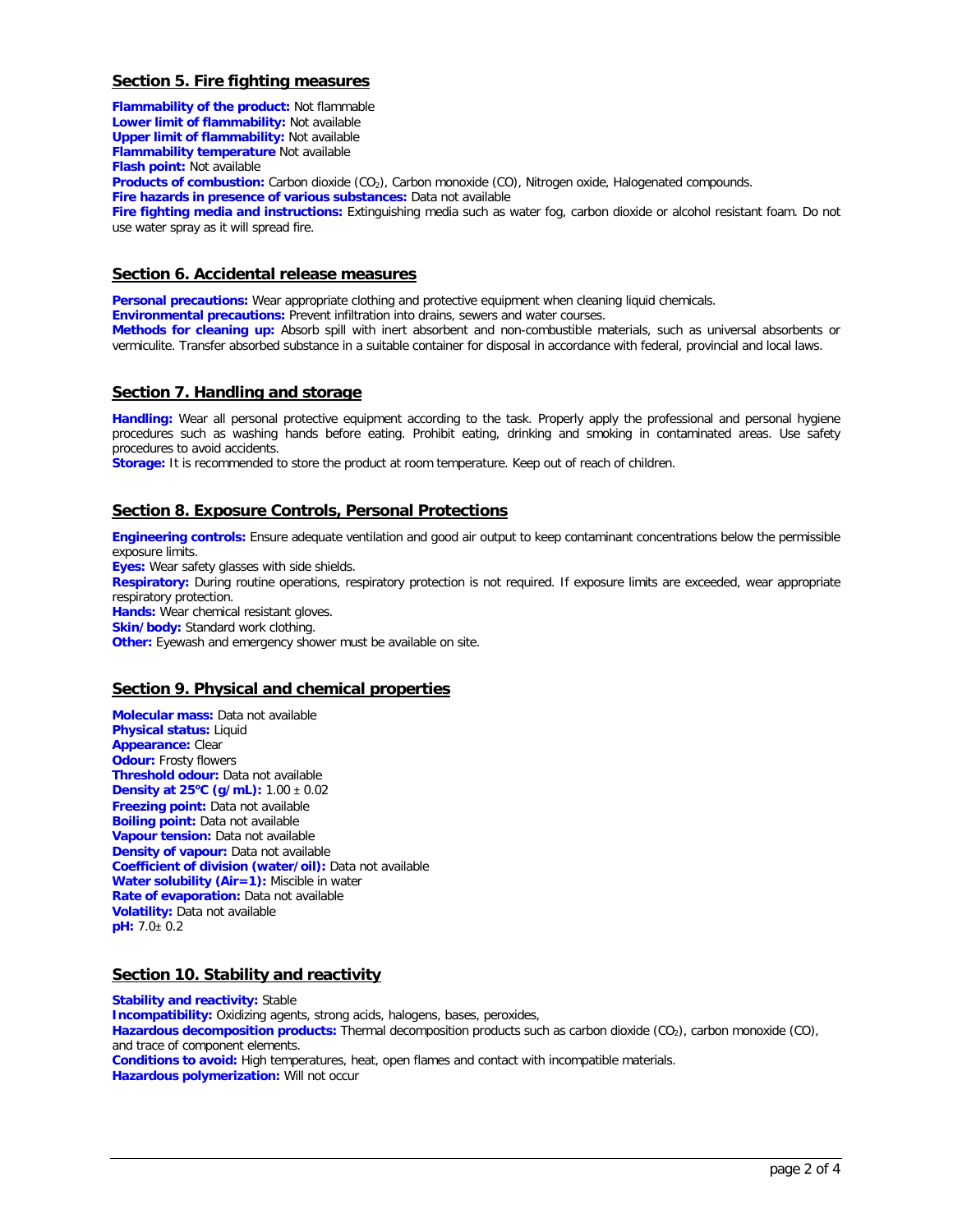## **Section 11. Toxicological information**

**Information on ingredients:**

| <b>Name</b>                         | <b>CAS</b> | $LD_{50}$                                                  | $LC_{50}$ |
|-------------------------------------|------------|------------------------------------------------------------|-----------|
| Linear alcohol (C12-C15) ethoxylate | 68131-39-5 | Rabbit (dermal): 2000 mg/kg<br>Rat (oral): 1650-2000 mg/kg | N/A       |

**Routes of entry:** Eyes, skin, ingestion.

#### **Potential acute effects**

- **Eyes:** The product can cause moderate eye irritation, such as redness, tingling, burning and swelling.
- **Skin:** The product may cause slight irritation to the skin if skin sensitivity such as redness and itching.
- **Inhalation:** The product can cause irritation to the respiratory tract in case of respiratory sensitivity.
- **Ingestion:** If ingested, product may cause irritation to the gastrointestinal tract. Harmful if swallowed in large quantities.

**Potential chronic effects:** No data available

# **Section 12. Ecological information**

#### **Ecological data:**

| <b>Name</b>                         | <b>Results</b>          | <b>Species</b> | <b>Period</b> |
|-------------------------------------|-------------------------|----------------|---------------|
| Linear alcohol (C12-C15) ethoxylate | $EC_{50}$ : 10-100 mg/L | Algae          | 72 hrs        |
|                                     | $EC_{50}$ : 5-10 mg/L   | Daphnia        | 48 hrs        |
|                                     | $LC_{50}$ : 5-10 mg/L   | Fish           | 96 hrs        |

**Effects on environment:** Certain ingredients are toxic to aquatic life with long lasting effects. **Environmental precautions:** For spills involving a large amount of the product, prevent infiltration of material into drains, sewers and water courses. **Breakdown products:** No data available

**Toxicity of the biological breakdown products:** No data available

## **Section 13. Disposal considerations**

**Waste disposal:** Dispose of this product in accordance with federal, provincial and local laws.

# **Section 14. Transportation information**

**Classification DOT/ IMDG/IATA label:** Not regulated as dangerous good

# **Section 15. Regulatory information**

#### **GHS (Globally Harmonized System of Classification and Labelling of Chemicals):**



Acute toxicity (category 5)

Chronic toxicity to aquatic life (category 5)

#### **Hazard statements:**

- H315 Causes skin irritation.
- H319 Causes serious eye irritation.
- H335 May cause respiratory irritation.
- H401 Toxic to aquatic life

#### **Precautionary statements**

- P102 Keep out of reach of children.
- P264 Wash hands and skin thoroughly after handling.
- P270 Do no eat, drink or smoke when using this product.
- P273: Avoid release to the environment
- P281 Use personal protective equipment as required.

P302+P352 - IF ON SKIN: Wash with plenty of soap and water.

P305+P351+P338 - IF IN EYES: Rinse cautiously with water for several minutes. Remove contact lenses, if present and easy to do. Continue rinsing.